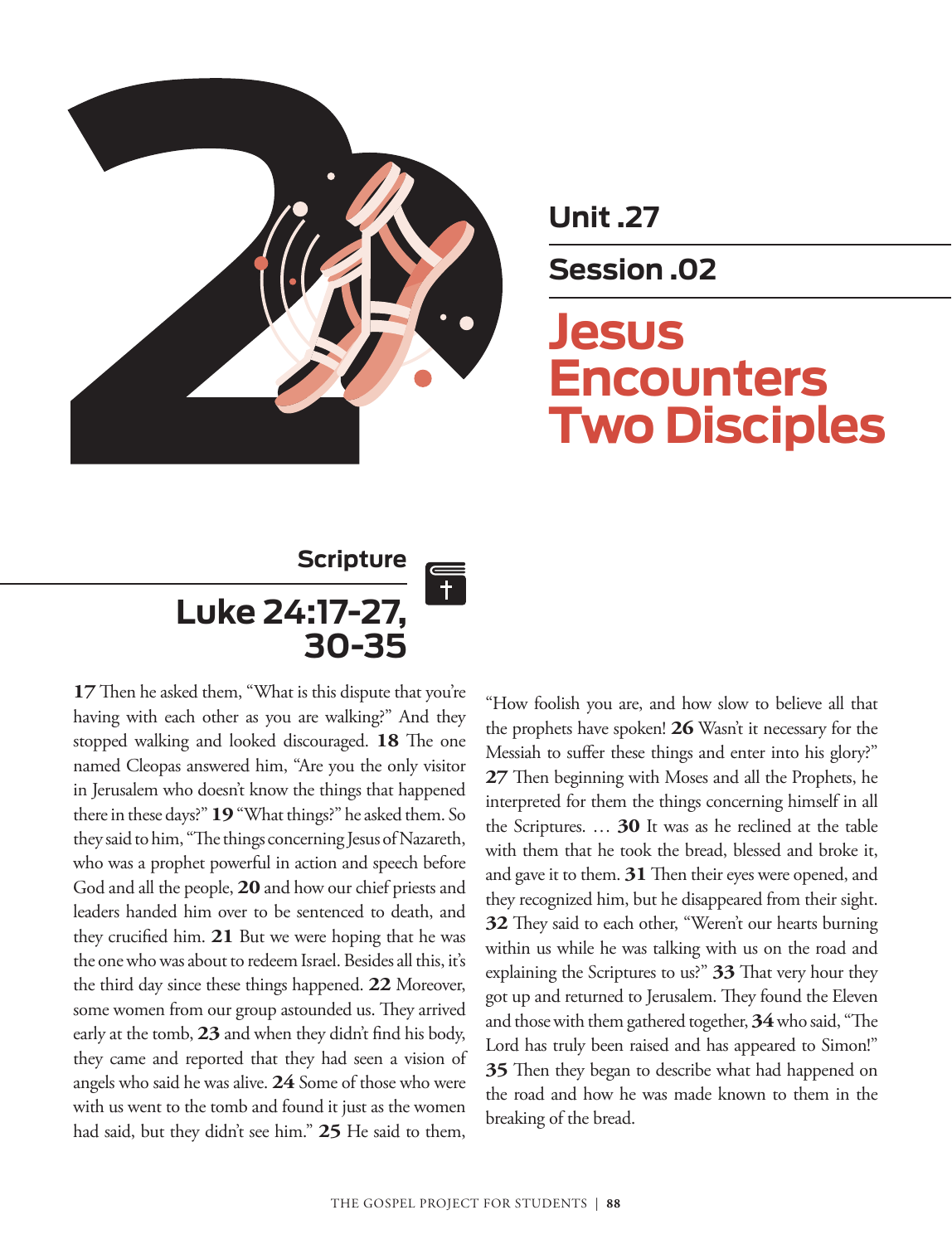## **Intro Options**



### **Main Point: Jesus is the central focus of Scripture and our worship.**

## **Option 1**

"Bro, do you even lift?" is a meme that's been around a while; it's used when someone is talking about something they supposedly know a lot about, but another person questions him or her. Your students are to imagine they are putting on a TV show entitled, "Bro, Are You Even a Fan?" that plays off the same concept.

Essentially, the game show is trying to find who is the biggest fan among a group of contestants. In small groups or alone, students should make up the intro for their fan-contestant; this will be the speech that the broadcaster reads over the loudspeaker as the contestant approaches the stage; it should be a short paragraph iterating what makes this contestant such a great fan. They can also draw or impersonate their supposed contestant; what would he or she look like?

Contestants can be fans of anything. Fans of sports teams come to mind quickly, but they could be fans of food, celebrities, bands, art, music, towns, movies, shows, video games, whatever.

Give students some time to prepare their paragraphs and impersonations (if desired) and then read them (or put on a short segment of the show where you introduce the contestants).

Discuss what similarities you saw across all the fans. Chances are that excitement and enthusiasm were constants; probably they even "evangelized" their particular love, trying to tell others how great their thing was.

In today's lesson, we'll encounter two disciples who encountered the risen Jesus, and we'll see how they became enthusiastic, evangelistic "fans" (and more than fans!) of Jesus after encountering Him.

## **Option 2**

Come up with a list of riddles to offer your students (you can search for these online beforehand). Run them by your students and see how well they do in terms of figuring them out.

Point out that riddles are really confusing when you first encounter them. At some point, though, when you get the answer, everything makes sense. Likewise, we can find the Scriptures really confusing. We'll see in today's lesson that when we realize that Jesus is the centerpiece of the Scriptures, however, they make much more sense. We'll still have some questions, but at least we will see how Scripture fits together.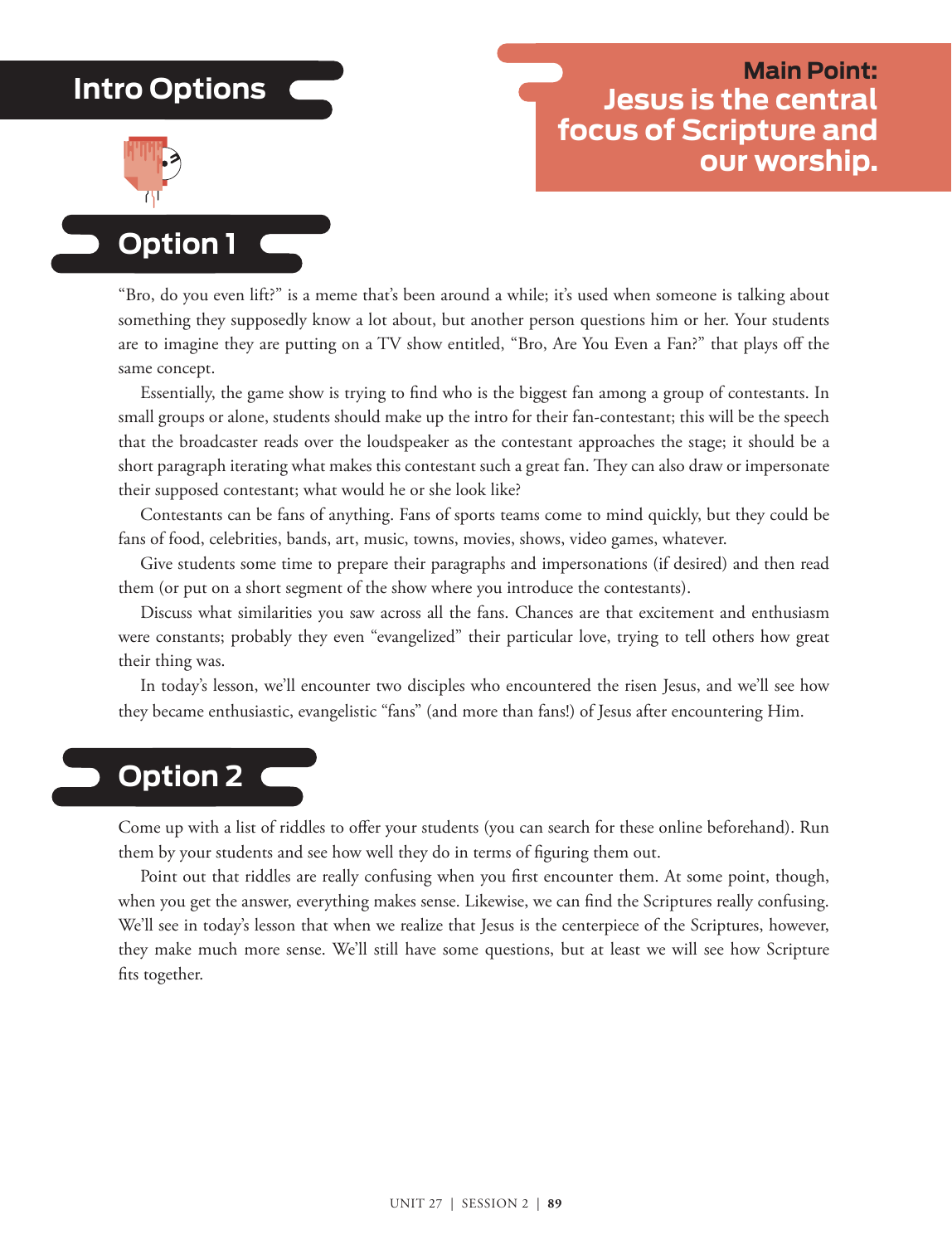## **His Story**

# TEACHING PLAN

 $+$ 

#### **Read Luke 24:17-24.**   $|\overline{+}|$

Luke doesn't tell us exactly what the two disciples were discussing as they were traveling, but we can glean that they probably didn't fully understand all that happened concerning the events that just took place. They had hoped Jesus would be the One to redeem Israel, indicating that they knew some prophecies about the Messiah. Yet, Jesus was not the ruling King who would bring deliverance from the oppressive rule of other nations as they expected. The deliverance Jesus brought was far better than they could have imagined.

The two disciples felt anything but peace as Jesus joined them on the road. In their understanding of the Scriptures, the Messiah was supposed to reign, not die. He was to be King, not a humble carpenter with no home to call His own. These men knew the reports from the women of the empty tomb, but they still hadn't connected the dots. They still couldn't see the big picture of what happened, and what was happening.

#### **• Why does God allow us to endure times of sorrow and confusion? How does it affect us to know that He is with us, even if He seems hidden or disguised?**

There's no question that the disciples were extremely upset and sorrowful over the weekend's events. Furthermore, even in knowing their sorrow and confusion, Jesus still decided to prevent them from recognizing Him (at least for a short while) in order for them to learn certain things first. This time of heartache was a teachable moment for them and can be for us as well. Whatever our circumstances, we can be sure of the fact that Jesus will never leave nor abandon us.

#### **Read Luke 24:25-27.**

Jesus expressed disappointment that the two disciples failed to understand what the Scriptures said. The combination of "foolish" and "slow" states they were slow to accept by faith what the Scriptures taught about the Messiah.

The reference to Moses and other prophets referred to the Hebrew Bible—what Christians today refer to as the Old Testament. In Jesus' day, the Old Testament was read as a story in search of a conclusion. The Jewish people in Jesus' day were waiting for the last chapter in their story to begin. Essentially, Jesus said to Cleopas and the other disciple, "I am the one who brings the story to its completion. I am the focus of all the Scriptures."



# **99 Essential Doctrines** *(p. 88, DDG)*

#### **Clarity of Scripture**

Because God gave us His Word as authoritative in all matters related to life and faith, we believe His Word was written in a way that can be understood with the help of the Holy Spirit. Believing the Scriptures are clear does not mean that every part is equally easy to interpret, neither does it mean we will never make mistakes in our interpretation. It does mean that with God's help, people are capable of understanding the biblical text for themselves as they employ correct methods of interpretation.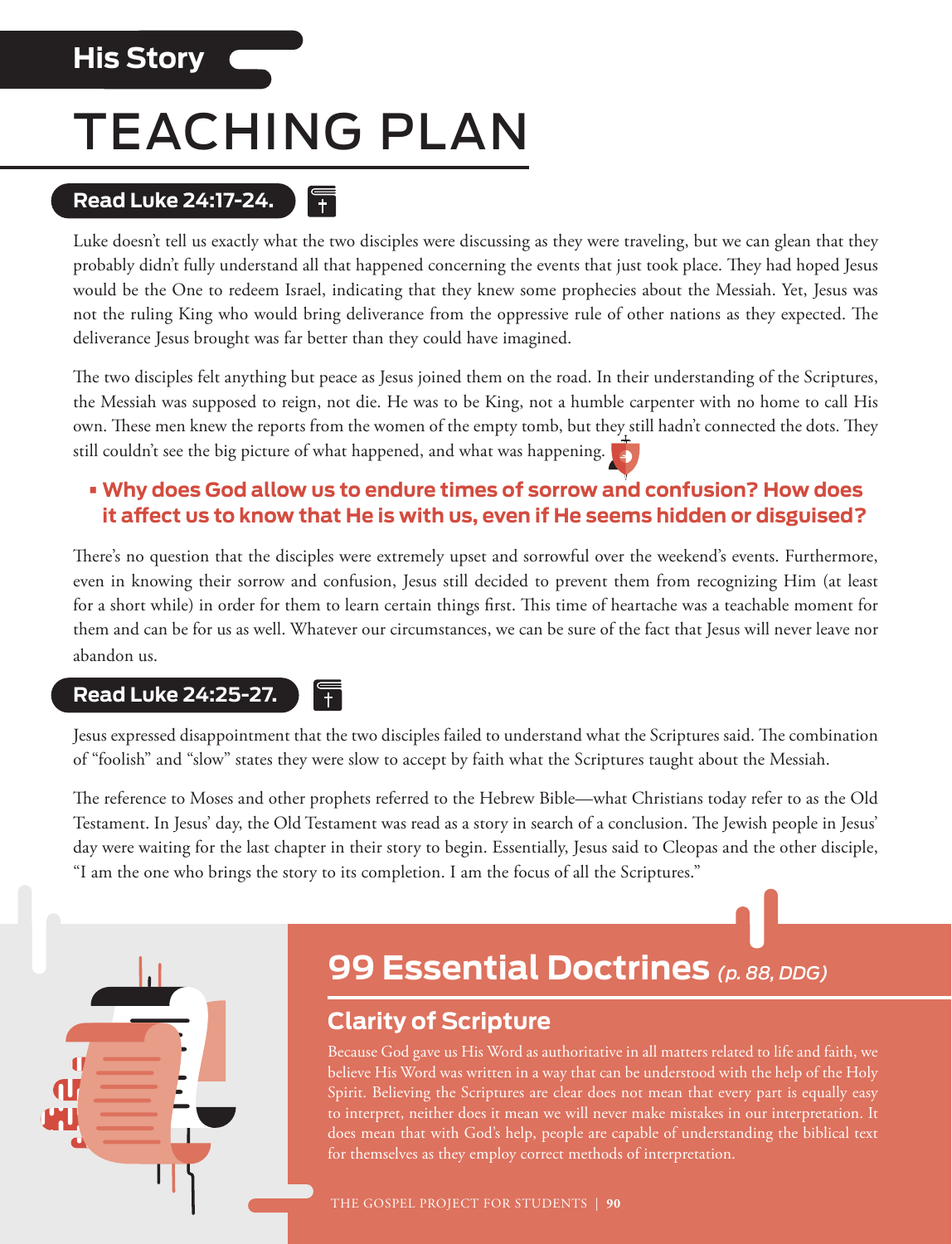# COMMENTARY

#### **Luke 24**

### **Main Point: Jesus is the central focus of Scripture and our worship.**

**15-16.** Luke gives us "insider information" that the two travelers did not know—that the identity of the man who joined them was Jesus (vv. 15- 16). The passive voice of the verb, "were prevented," suggests that someone other than the disciples was responsible for their blindness. Presumably, Jesus looked similar after His resurrection as He did before. So, God supernaturally prevented their eyes from recognizing Him. They likely assumed this man was just another worshiper returning home from Jerusalem.

**17-24.** "The description of Jesus by the two disciples is short on both insight and faith. Jesus is referred to in relation to his hometown (Nazareth) and as a prophet and miracle worker, but not as the Son of God. In addition, nothing is said about the unjust nature of Jesus's betrayal, trials, and crucifixion—just that the chief priests and leaders got him sentenced to death and crucified. These disciples had not fully grasped Jesus's identity, nor had they understood the divine necessity of his death … Jesus's death had dashed these disciples' hopes that he was the Messiah (the one … to redeem Israel), but the reports from the tomb that morning astounded them and made them wonder what was going on. The reports said: (1) the women disciples didn't find Jesus's body at the tomb, (2) the women had seen a vision of angels proclaiming his resurrection, and (3) some male disciples had verified that the tomb was indeed empty."2

# **In Defense** *(p. 90, DDG)*

 "A note of doubt ends the summary by the Emmaus travelers: the disciples who went to the tomb did not see Jesus (24:12). Luke here notes that more than one disciple went to the tomb, which agrees with John 20:3-10. This difference suggests that Luke is stringing together pieces of tradition into a unified account. To those now walking unknowingly with Jesus, the decisive piece of empirical evidence was lacking, an appearance by Jesus … They are like modern people in their skepticism. Only the presence of the raised Jesus would convince them of what happened. The irony of the narrative is that they are in the midst of what they desired and what the others had not experienced … The story is told so that the reader shares the irony. The travelers' report of recent events ends with a note of pathos, though the reader knows that the emotions are uncalled for, since the reader already knows that Jesus is with them (24:15-16). These travelers are aware that unusual events have taken place, but unfortunately the decisive evidence was lacking. They are about to find out what Luke's readers already know."3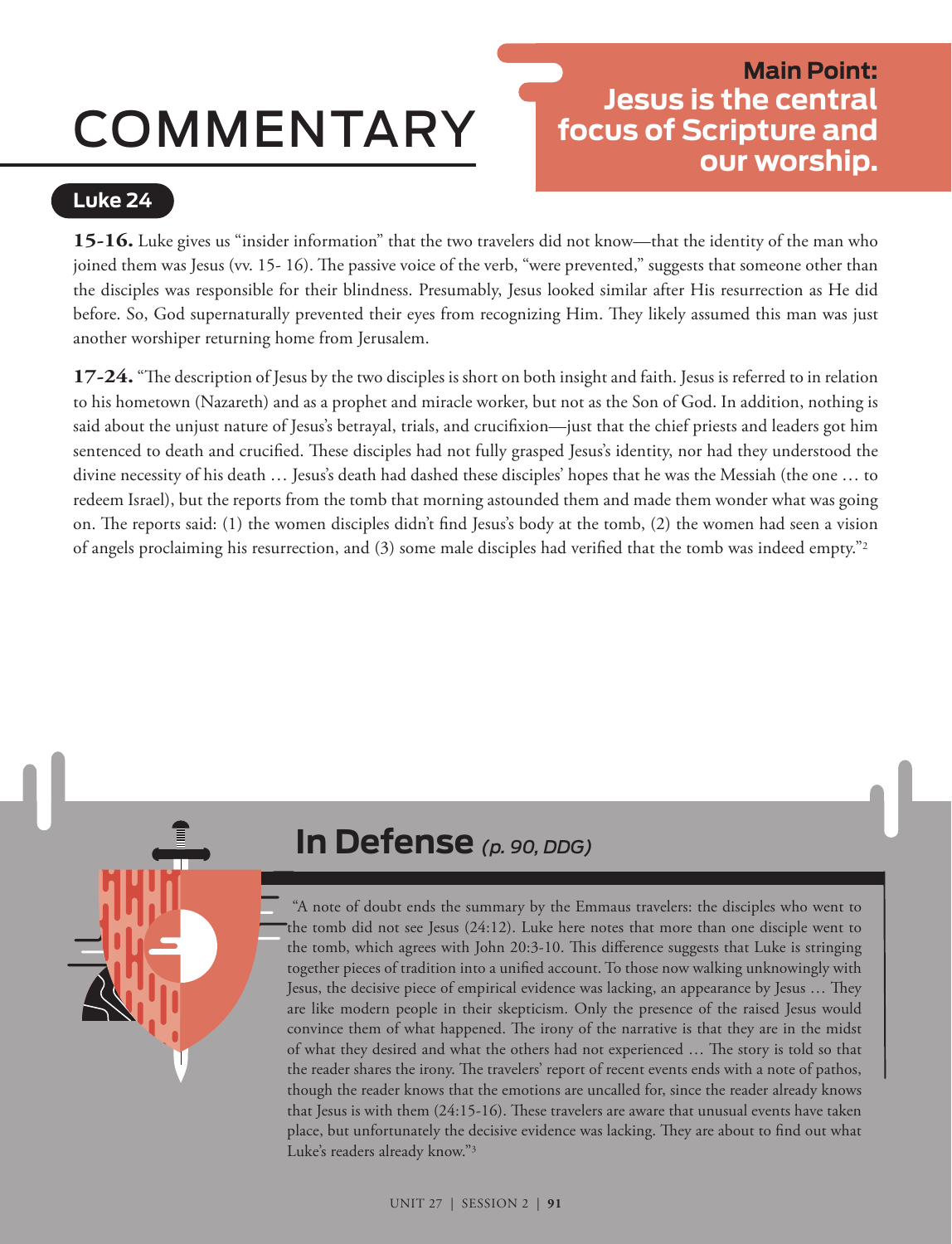# **His Story**

# TEACHING PLAN

As Jesus walked with the disciples on the road, He revealed to them how they should interpret the Old Testament. Through the Holy Spirit illuminating Scripture, we, like the early disciples, are enabled to read all of Scripture in light of Jesus' life, death, resurrection, and ascension—the good news that God is working to make all things new, a plan that had been in place since before the foundations of the world is the hope of our faith.

Likewise, we too are able to read God's Word, from beginning to end, through the lens of the gospel. Ever since the beginning, Scripture pointed forward to the One who would eventually crush the serpent's head (Gen. 3:15) and be the ultimate sacrifice to atone for sin as foreshadowed in Israel's temple and tabernacle practices. Jesus is the Passover Lamb (Ex. 12) and the Suffering Servant (Isa. 52:13–53:12). He is the Prince of Peace and the King of Glory who will come again.

- **• Consider the storyline of Scripture: creation, fall, redemption, and restoration. How does Jesus' life, death, resurrection, and ascension inform each element of this storyline?**
- **• Consider some of the famous stories in the Old Testament. In what ways do they point to Christ? Why is it important to see Bible stories in their relation to Christ?**
- **• How does this story highlight the importance of personal devotion time in the Word?**

#### **Read Luke 24:30-35.**

F

Imagine the disciples' surprise when they discovered that the One whose explanation of Scripture set their hearts ablaze turned out to be their risen King! It wasn't until Jesus broke bread with His disciples that their eyes opened to who had been standing in front of them. This breaking of bread that was such a familiar happening was also a key illustration pointing to Jesus' death and resurrection, instituted at the Last Supper. The broken bread was a picture of Jesus' body and the wine was a picture of His blood. As they enjoyed a meal together, the two disciples understood their risen Savior sat with them.

**• What do you think the men meant when they said that their hearts were burning while they walked with Jesus? Why do you think Jesus made Himself known to them in this way? How would you respond if you were with these two disciples?**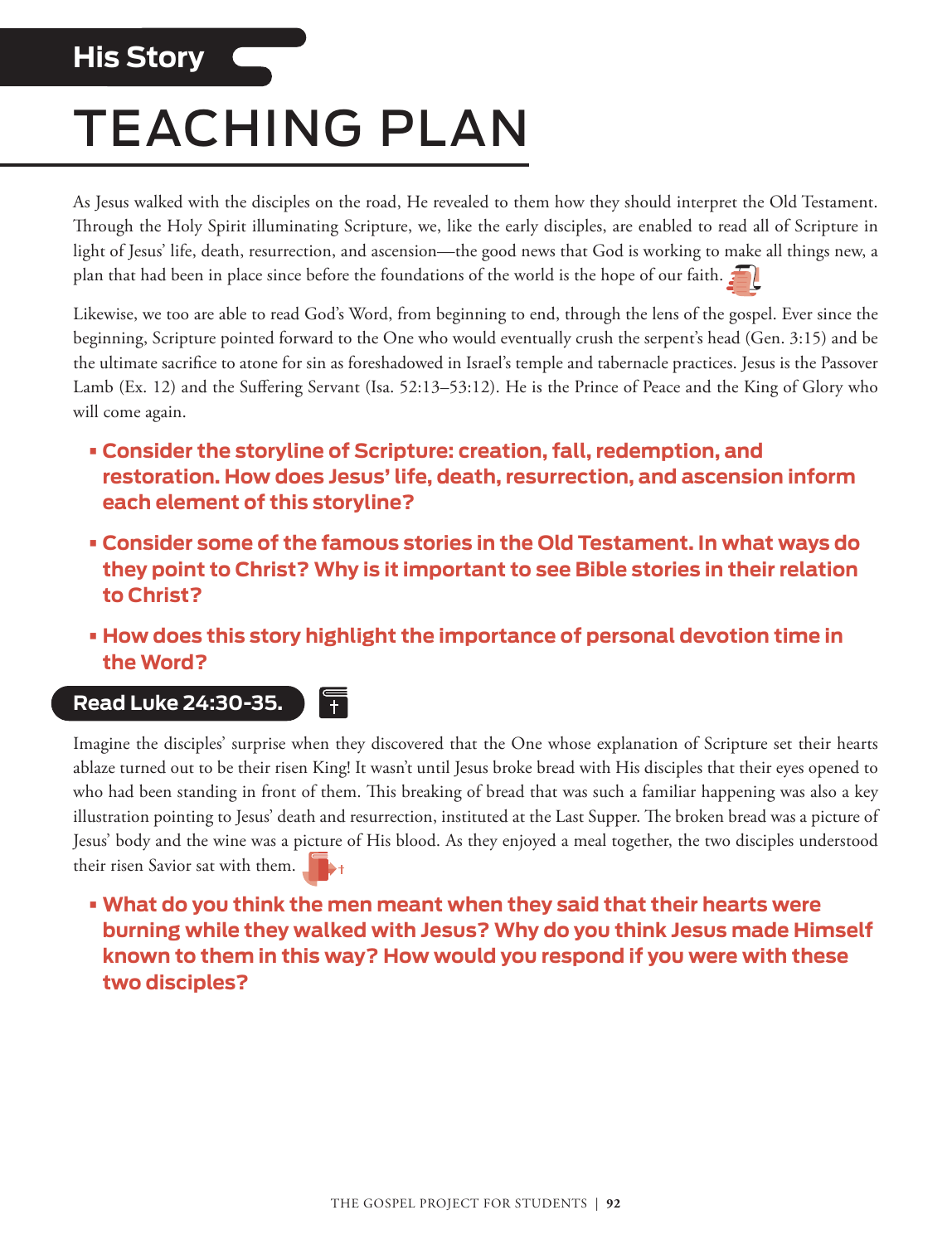# COMMENTARY

### **Main Point: Jesus is the central focus of Scripture and our worship.**

#### **Luke 24**

**25-27.** Our challenge, as disciples of Jesus Christ, is to read the Old Testament Scriptures in light of His death and resurrection. We can do this well by asking three questions every time we read a passage from the Old Testament.

First, ask: Does anything in this passage point directly to Jesus? A few places in the Old Testament speak directly about the coming Messiah, such as Genesis 49:10-12, Isaiah 9:6, and Micah 5:2, to name a few. Of course, direct prophecies of Jesus do not occur in every passage, but you will find them throughout the Old Testament.

Second, ask: Does anything in this passage foreshadow or anticipate Jesus? Sometimes the most powerful way to communicate is through subtlety. In addition to direct prophecies, the Old Testament foreshadows Jesus in subtle, indirect ways. For example, knowing that the Gospel of Matthew begins by identifying Jesus as "the Son of David" and "the Son of Abraham" (Matt. 1:1), we can look for ways that events in David and Abraham's lives anticipate who Jesus is and what Jesus would do. Abraham's "sacrifice" of Isaac in Genesis 22 foreshadowed the sacrifice of Jesus. Jesus's love for His enemies was indicated by David's love for Mephibosheth—a potential enemy given that he was descendant of King Saul (2 Sam. 9; Rom. 5:8).

Third, ask: How does the gospel of Jesus shape my understanding of this passage? The Old Testament is full of wise sayings, principles, and commands. The Apostle Paul made it clear that these still have relevance for us as followers of Jesus Christ. However, we can only understand how these wise sayings, principles, and commands apply when we read them through the lens of Jesus' life and teaching. He came to bring the Old Testament to its complete expression (Matt. 5:17).

#### **Activity**

The lesson today shows a progression: the disciples start with discouragement and confusion; they encounter Jesus in the Scriptures; their affections are stirred; they are moved to action. Students should consider and make a comic or skit of how these four steps might look in their own lives. They should incorporate each of the four steps: discouragement/confusion; Jesus in the Scriptures; emotion stirred up; action taken. For example, they might be discouraged because they goofed up a solo at a concert; they go to Jesus in the Scriptures and find their worth rests in Him, not in their performance; they are stirred with affection for this beautiful Jesus; they continue to improve their instrumental playing so they can use it to minister to others.

Let the students share then debrief by talking about where in the four steps students might be.

# *(p. 89, DDG)* **Christ Connection**

On the road to Emmaus, the risen Jesus explained how the Old Testament Scriptures pointed forward to His suffering and glory. Like the disciples, we read the whole Bible in light of Christ's death and resurrection, focusing our attention on the gospel that lies at the heart of God's written Word to us.

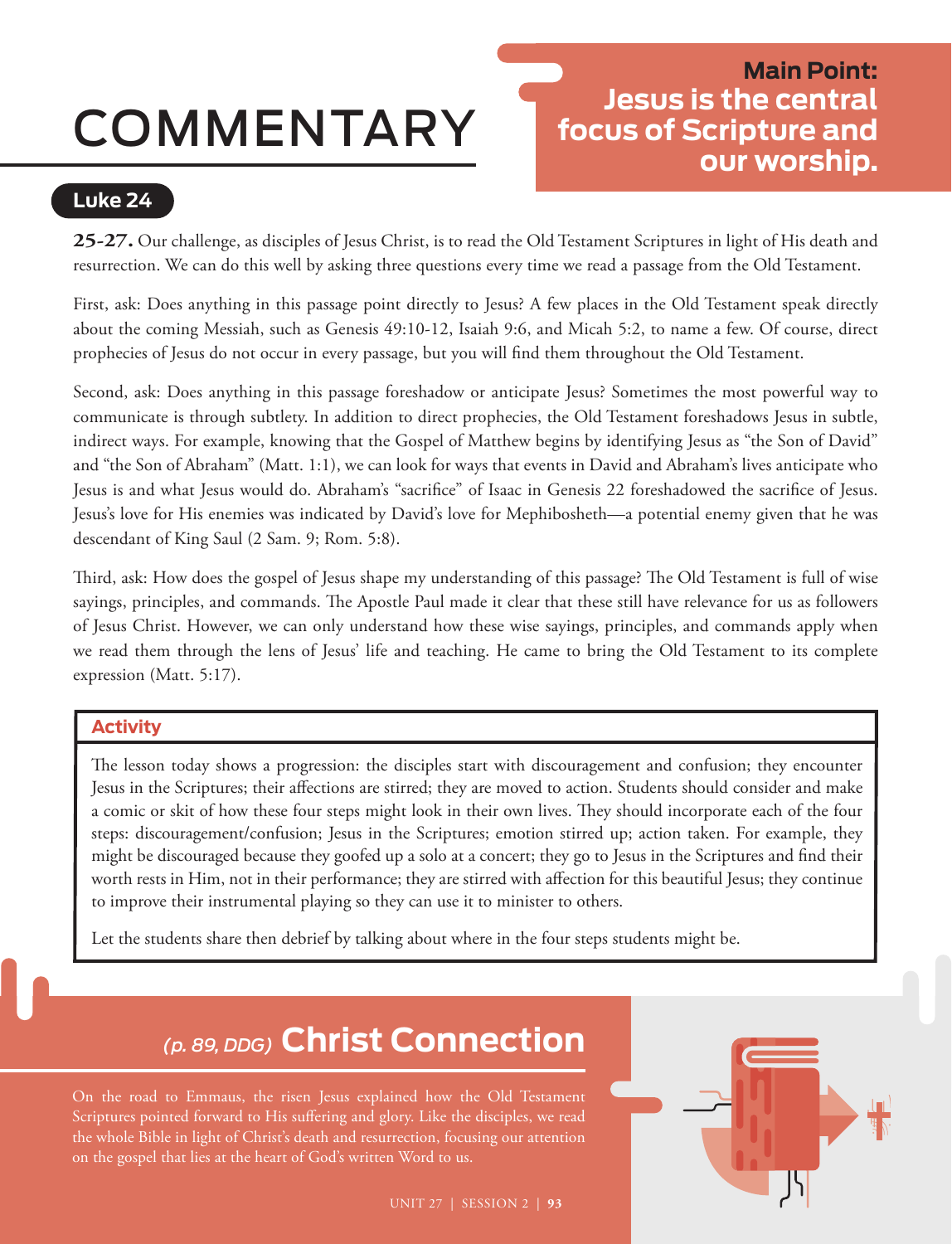## **Our Mission**

God's Story has always been designed to connect with our story. It is because of His Story that our stories make sense, have meaning, and carry on into eternity. Use the questions below to help think through how His Story connects with your own. Suggested answers to these questions can be found on the right-hand side of the page for leaders.